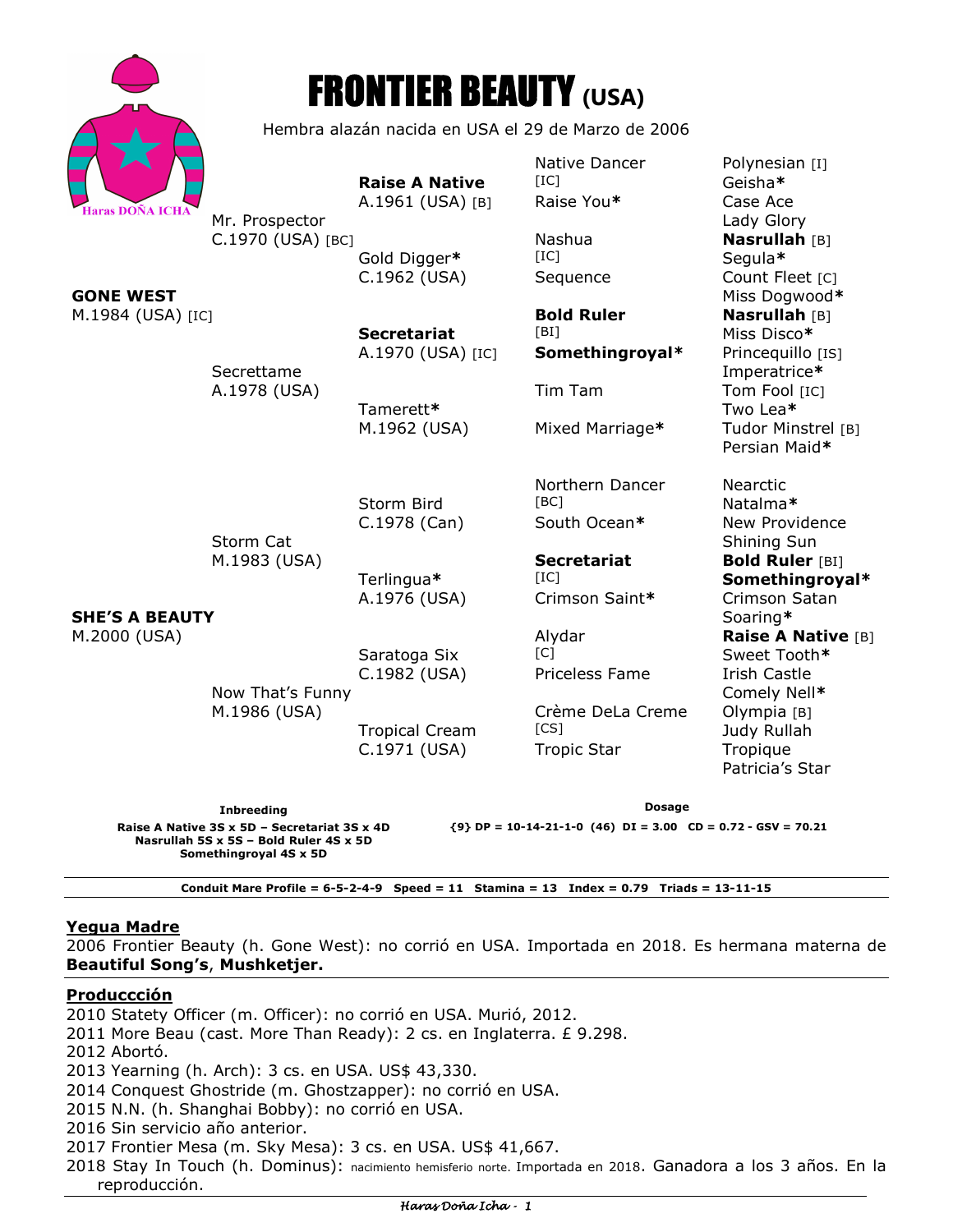2019 Frontera Amistosa (h. Exaggerator): nacida 17.Agosto (colorado) 2020 N.N. (m. Exaggerator): nacido 08.Noviembre (mulato) 2021 Sin servicio año anterior. 2022 **Preñada** por **PALM SPRINGS** (**Uncle Mo-Sweet Bliss-Street Cry**). Ultimo servicio **26.Agosto.2021**

## **LINEA PATERNA**

**GONE WEST** (**1984**). Ganador de 6 cs., incl. Dwyer S **(Gr.1)**, Gotham S **(Gr.2)**; 2° Wood Memorial Invitational S **(Gr.1)**, Peter Pan S **(Gr.2)**, Hutcheson S **(Gr.3)**; 3° Fountain of Youth S **(Gr.2)**. US\$ 682.251. Murió, 2009.

Es padre de **ZAFONIC** (*Caballo del Año en Europa. Campeón 2 Años en Francia e Inglaterra. Campeón 3 Años en Francia*. Two Thousand Guineas S**-Gr.1**, Prix de la Salamandre**-Gr.1**. 669.681. **Padrillo Líder** en Europa), **ROYAL ABJAR** (*Campeón 3 años y Mayor en Alemania*. Mehl-Mulhens-Rennen**-Gr.2**, etc), **GONE PROSPECTING** (*Campeón Sprinter en Trinidad y Tobago*. Clico Stewrads Cup**-Gr.1**), **DA HOSS** (Breeder's Cup Mile**-Gr.1**, 2 veces, etc. US\$ 1.394.458), **COMMENDABLE**  (Belmont S**-Gr.1**; 2º Super Derby**-Gr. 1**; 3º Travers S**-Gr.1**. US\$ 907.470. **Padrillo**), **CAME HOME**  (Pacific Classic S**-Gr.1**, Santa Anita Derby**-Gr.1**, Hopeful S**-Gr.1**, etc. US\$ 1.835.940. **Padrillo**), **LASSIGNY** (Rothman's International S**-Gr.1**. US\$ 1.311.836), **ZAFOLIA** (The Manichi Broadcast Kyoto Yonsaitokubetsu en Japón. US\$ 1.300.282), **WEST BY WEST** (Nassau County H **-Gr.1**. US\$ 1.038.123. **Padrillo**), **GRAND SLAM** (Futurity S**-Gr.1**. US\$ 117.800. **Padrillo**), **MR. GREELEY** (Lafayette S**-Gr.3**, Swale S**-Gr.3**, etc. US\$ 474.452. **Padrillo**), **JOHAR** (Breeders' Cup Turf**-Gr.1**, Hollywood Derby**-Gr.1**, etc. US\$ 1.494.496. **Padrillo**), **CHANGEINTHEWEATHER** (Grey Breeders' Cup S**-Gr.1**, etc US\$ 396.047), **LINK RIVER** (John A. Morris H**-Gr.1**; 2º Go For Wand S**-Gr.1**. US\$ 266.504. **Padrillo**), **PERFORMING MAGlC** (1Ilinois Derby**-Gr.2**, etc. US\$ 699.055), **PROUD CITIZEN**  (Coolmore Lexington S**-Gr.2**; 2º Kentucky Derby**-Gr.1**; 3º Preakness S**-Gr.1**, etc. US\$ 638.822. **Padrillo** en USA y Chile), **OLD TASCOSA**, **DANCE PARADE**, **WESTERLY BREEZE**, **SUPREMO**  (**Padrillo**), **DANCE MASTER**, **DAZZLE**, **ABOLlNE**, **RAAH ALGHARB**, **SADDAD** (**Padrillo** en Chile), **GOLD LAND**, **TAMAYAZ**, **CASTLE GANDOLFO** (**Padrillo** en USA y Chile), **ELUSIVE QUALITY**  (**Padrillo**), **WESTERN WINTER**, **PEMBROKE** (**Padrillo**), **DOUBLE SIXES**, **WESTERN FAME**, **PACIFIC WEST**, **DOUBLE HONOR** (**Padrillo**)**, Seeker's Reward** (**Padrillo**), etc.

## **LINEA MATERNA**

## **1ª Madre**

2000 She's A Beauty (h. Storm Cat): fig. en 3 actuaciones a los 2 años en Irlanda. Es hermana de **LUCAYAN PRINCE**, **AKIBA**, **SILVER COMIC**, **COMIC STRIP**. Madre de:

2006 Frontier Beauty (h. Gone West): **ver arriba**.

- 2007 **Beautiful Song** (h. Unbridled's Song): ganadora a los 3 años en USA; 3ª P. G. Johnson Stakes. US\$ 60,622. En la reproducción.
- 2008 Beautiful Temper (h. Mr. Greeley): 2 cs. en USA. US\$ 14,016.
- 2010 **Mushketjer** (m. Lemon Drop Kid): en Rusia 3º S.M. Budyonny Stakes-St. Leger **(Gr.1)**.

2013 Candy Jam (m. Candy Ride): 2 cs. a los 3 años en USA. US\$ 48,550.

2016 Whispering Beauty (h. Arch): 2 cs. y fig. en Inglaterra en 3 actuaciones y 3 figs. en 4 actuaciones en USA. US\$ 30,626.

# **2ª madre**

86 Now That's Funny (h. Saratoga Six): ganadra d 2 cs. a los 4 años en USA. US\$ 29,912. Es hermana

- de **TROPICARO** (*2nd hwt. filly at 2 on French Handicap*). Madre de:
	- 92 **AKIBA** (m. Tejano): 3 cs. los 2 y 3 años en USA, incl., Sam F. Davis Breeders' Cup Stakes. US\$ 75,905.
	- 93 **LUCAYAN PRINCE** (m. Fast Play): *Campeón 3 Años Sprinter en Inglaterra, 1996*. *Campeón Mayor Sprinter en Irlanda, 1997*. Ganador de 6 cs. en Inglaterra y USA, incl. Jersey Stakes **(Gr.3)**(Ingl); 2º Cigar Mile Handicap **(Gr.1)**, Darley July Cup **(Gr.1)**, Racal Diadem Stakes **(Gr.2)**, John O'Gaunt Stakes; 3º Weatherby's Ireland Greendlands Stakes **(Gr.3)**, Finger Lakes Breeders' Cup Stakes **(Gr.3)**, Wetschester Handicap **(Gr.3)**, Aprisa Handicap; 4º Shakertown Stakes, Governor's Cup Handicap. US\$ 400,457. **Padrillo**. Murió, 2006.
	- 96 **SILVER COMIC** (h. Silver Hawk): 4 cs. a lo 3 años en 9 actuaciones en USA, incl. Mrs. Revere Stakes **(Gr.2)**; 2ª Mint Julep Handicap. US\$ 216,935. Madre de:
		- 06 **SILVER REUNION** (h. Harlan's Holiday): 5 cs. en 10 actuaciones en USA, incl. Endeavour Stakes **(Gr.3)**, Riskaverse Stakes; 2ª Ballston Spa Handicap **(Gr.2)**. US\$ 254,403. Madre de: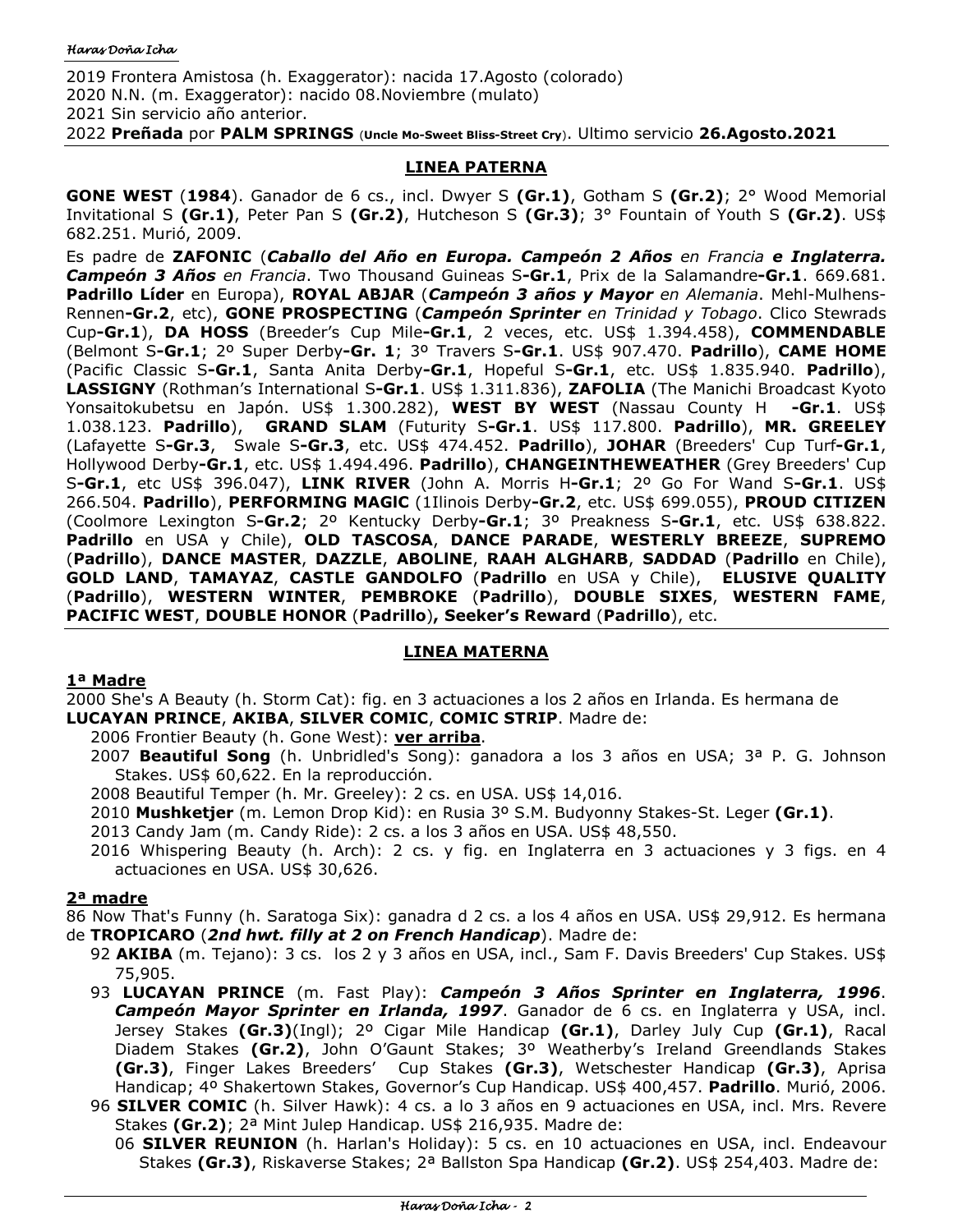### Haras Doña Icha

- 14 **PROUD REUNION** (h. Proud Citizen): 3 cs. en USA, incl. Jersey Lilly Turf Stakes. US\$ 177,380.
- 15 **More Fun Again** (h. Arch): 2 cs. en USA; 3ª Dr. James Penny Memorial Stakes **(Gr.3)**. US\$ 177,358.
- 17 **SPEAKTOMEOFSUMMER** (h. Summer Front): 3 cs. en USA, incl. Lake Placid Stakes **(Gr.2)**, Chelsey Flower Stakes **(L)**; 2ª Sands Point Stakes **(Gr.2)**, Wonder Again Stakes **(Gr.3)**, Saratoga Invitational Oaks Stakes. US\$ 266,185.
- 08 Forest Legend (h. Forest Camp):ganadora en USA; 4ª Breeders' Cup Juvenile Fillies Turf **(Gr.2)**. US\$ 117,590. Madre de ganadores.
- 09 Constantinople (h. Istan): ganadora en USA. US\$ 27,210. Madre de:
	- 14 **Hey Niki** (h. Include): 3 cs. en USA; 2ª Winter Melody Stakes; 3ª Jersey Lily Turf Cup Staks. US\$ 96,790.
- 10 **Her Star** (h. Harlan's Holiday): 2 cs. en Francia; 3ª Prix Bagatelle **(L)**. US\$ 45,463.
- 95 **COMIC STRIP** (m. Red Ransom): 10 cs. a los 2 y 4 años en USA, incl. LouisianaDerby **(Gr.3)**, River City Handicap **(Gr.3)**, Fourstardave Handicap **(Gr.3)**, Grey Beret Stakes; 2º Belmont Breedeers' Cup Handicap **(Gr.2)**, Knickeborcker Handicap **(Gr.2)**, Holy Bull Stakes **(Gr.3)**; 3º Pegasus Handicap **(Gr.2)**, Benardo Baruch Handicap **(Gr.2)**, Famingo Stakes **(Gr.3)**. US\$ 965,474. **Padrillo**.
- 99 Costume Party (h. Storm Cat): fig. en USA. Madre de:
	- 05 **Veiled Prophet** (cast. Kingmambo): 6 cs. en USA; 2º Cliff Guilliams Memorial Stakes. US\$ 288,755.
	- 07 **Equestrio** (m. Elusive Quality): 4 cs. en USA; 3º Aklysheba Stakes **(Gr.3)**. US\$ 158,576.
	- 08 Halloween Party (h. Mr. Greeley): 2 cs. en USA. US\$ 110,105. Madre de:
		- 14 **MORTICIA** (h. Twirling Candy): 10 cs. en USA, incl. Franklin County Stakes **(Gr.3)**, Spendthrift Farm Ladies Sprint Stakes **(Gr.3)**, Stormy Blue Stakes **(L)**, Coronation Cup Stakes **(L)**, Melody Of Colors Stakes, Soaring Softly Stakes, Penn Ladies Dash Stakes, Giant's Causeway Stakes; 2ª Franklin County Stakes **(Gr.3)**, Appalachian Stakes Presented by Japan Raciing Association **(Gr.3)**, Captiva Island Stakes, Unbridled Sidney Stakes; 3ª Kentucky Down Ladies Sprint Stakes, Giant's Causeway Stakes, Caress Stakes. US\$ 1,025,192. En la reproducción.
- 00 She's A Beauty (h. Storm Cat): **ver arriba**.
- 01 Pondering (h. Storm Cat): no corrió en USA. Madre de:
	- 09 **ANDREW'S GIRL** (h. Lawyer Ron): 2 cs. en 3 actuaciones en USA, incl. OBS Championship Stakes. US\$ 70,200. Murió, 2012.
- 04 Laughingly (h. Giant's Causeway): figs. en USA. Madre de:
	- 10 **SET'N ON READY** (h. More Than Ready): 3 cs. en USA, incl. Arizona Juvenile Fillies Stakes; 2ª Juan Gonzalez Memorial Stakes. US\$ 58,148. Madre de:
		- 18 **SITTIN ON GO** (m. Brody Cause): 2 cs. a los 2 años en USA, incl. Iroquois Stakes **(Gr.3)**. US\$ 202,273.

## **3ª madre**

71 **TROPICAL CREAM** (h. Creme Dela Creme): ganadora en Francia de los Prix Cleopatre **(Gr.3)**, Prix D'Aumale; 2ª L Coupe De Maisons-Laffitte **(Gr.3)**, Prix De Flore **(Gr.3)**, Prix De La Cote Normande **(Gr.3)**, Prix Du Calvados, Grand Prix De Bordeaux. Madre de:

- 78 **TROPICARO** (h. Caro): *2nd hwt. filly at 2 on French Handicap*. Ganadora de 4 cs. en Francia, incl. Prix Marcel Boussac **(Gr.1)**, Prix De La Grotte **(Gr.3)**; 2ª Prix De Saint-Alary **(Gr.1)**. US\$ 245,481. Madre de:
	- 83 Tropical Moon (h. Pharly): figs. en Francia. Madre de:
		- 95 **Tropical Tern** (h. Arctic Tern): figs. en Francia. Ganadora de 3 cs. en República Slovaquia, incl. Cena Severoeekych dolu; 3ª Cena Vytrvalcu. Madre e ganadores.
		- 96 **TENDOR** (cast. Kendor): 10 cs. en Italia, incl. Criterium Partenopeo; 3º Premio Rumon, Premio Daumier. US\$ 177,443.
		- 98 Tell Me Why (h. Distant Relative): 3 cs. en Francia. € 27,059. Madre de:
			- 06 **Bluster** (cast. Indian Rocket): 4 cs. en Francia; 2º Prix Du Petit Couvert **(Gr.3)**; 3º Prix Du Petit Couvert **(Gr.3)**. € 195,400.
		- 99 Burn Baby Burn (h. King's Theatre): disputó 3 cs. en Francia. Madre de:
			- 06 **ONE CLEVER CAT** (h. One Cool Cat): 5 cs. en Francia, incl. La Coupe De Maisons Laffitte **(Gr.3)**; 2ª Prix Chloe **(Gr.3)**; 3ª Prix Corrida **(Gr.2)**. € 220,180. En la reproducción.
		- 00 Pump Pump Girl (h. Kendor): 4 cs. en Francia. € 160,565. Madre de: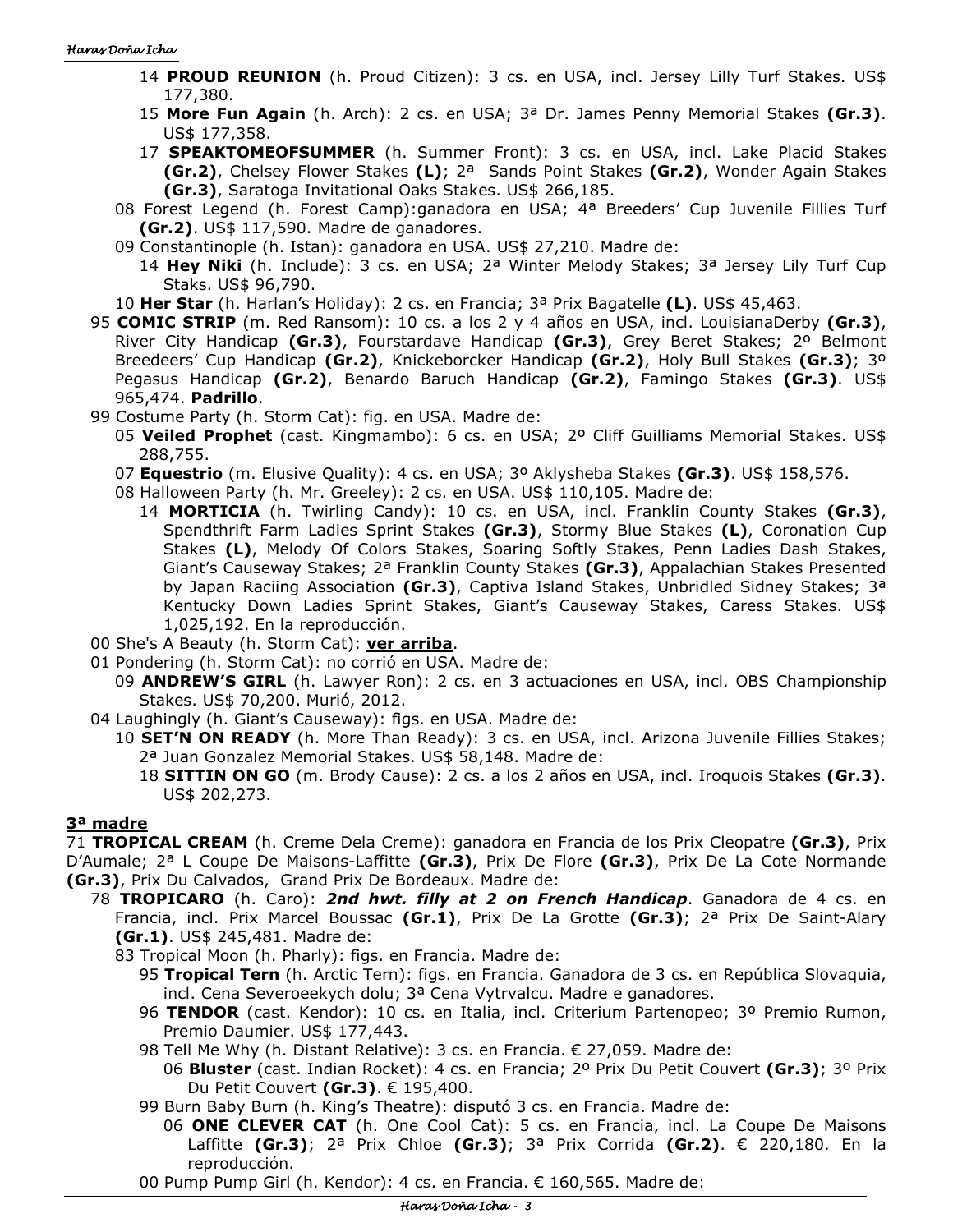### Haras Doña Icha

- 08 **PUMP PUMP BOY** (m. Kingsalsa): 9 cs. en Francia, incl. La Coupe Des Trois Ans; 3ª Criterium De Lyon, La Coupe De Marseille, Grand Prix de la Region Alsace, Grand Prix De La Riviera Cote D'Azur. US\$ 409,239.
- 13 **Pump Pump Palace** (m. King's Best): 2 cs. en Francia; 3º Prix Federic De Lagrange **(L)**. € 46,800.
- 84 **THE SCOUT** (m. Kris): 2 cs. a los 3 años en 5 actuaciones en Francia, incl. Prix La Force **(Gr.3)**. Ganador en USA; 3º Arcadia Handicap **(Gr.2)**. US\$ 91,365.
- 86 Luxurious (h. Lyphard): figs. en Francia. Madre de:
	- 91 **Luxurious Dancer** (cast. Dancehall): 18 cs. en Francia; 3º Prix Isonomy. US\$ 159,544.
	- 96 **PERSIANLUX** (cast. Persian Bold): ganador a los 2 años en Francia 2º Prix Conde **(Gr.3)**. Ganador de 5 cs. en USA, incl. San Luis Obispo Handicap **(Gr.2)**; 2º San Juan Capistrano Invitational Handicap **(Gr.1)**. US\$ 314,280.
	- 99 **La Gradiva** (h. Exit To Nowherre): en Francia 3ª Prix De Picardie. Madre de ganadores.
	- 02 **MUSHAJER** (m. Linamix): 3 cs. en Inglaterra y España, incl. cl. Mijas Cup.
	- 05 Amandalini (h. Bertolini): disputó 2 cs. en Inglaterra. Madre de:
- 09 **AMARON** (m. Shamardal): *Campeón Sprinter en Alemania e Italia, 2012*. Ganador de 9 cs. en Alemania, Francia e Italia, incl. Premio Vittorio Di Capua **(Gr.1)**, Zukunfts-Rennen **(Gr.3)**, Prix Perth **(Gr.3)**, Dr. Busch-Memorial **(Gr.3)**, Oppenheim-Rennen **(L)**; 3º Preis Des Winterfavoriten **(Gr.3)**, Prix Edmon Blanc **(Gr.3)**; 4º Poule D'Essai Des Poulains **(Gr.1)**, Grosser Europa Meile München **(Gr.3)**. € 42,195. **Padrillo** en Alemania 95 Tropical Zone (h. Machiavellian): no corrió en Francia. Madre de:
	- 01 **Tropical Mark** (h. Mark Of Esteem): ganadora en Francia; 2ª Prix Urban Sea **(L)**. € 44,000. Madre de:
		- 09 **TRIP TO RHODOS** (m. Rail Link): *Campeón Mayor y Fondista en Republica Slovaquia*. Ganador de 9 cs. en Alemania, Italia y República Slovaquia, incl. Coppa D'Oro Di Milano **(L)**, Preis Der Zehnjahrigen Partnerschaft PMU **(L)**, Mercedes Benz Steherpreis **(L)**, Velka Cena Mesta Pardubic; 2º Prix Carrousel **(L)**(Fr), dosveces, Velka Cena Slovenska, Starohajske Kriterium; 3º Prix Kergolay **(Gr.2)**(Fr), Prix De Barbeville **(Gr.3)**(Fr), Langer Hamburger **(L)**; 4º Prix Du Cadran **(Gr.1)**. € 190,700.
		- 11 **DANZA CAVALLO** (h. Sunday Break) 3 cs. en Francia, incl. Prix Madame De Couturie **(L)**; 2ª Derby De L'Ouest **(L)**. Ganadora en USA; 2ª Flower Bowl Stakes **(Gr.1)**, Long Island Handicap **(Gr.3)**, dos veces. US\$ 343,302.
		- 12 **BROWNIE** (m. Sunday Break): 4 cs. en Dinamarca, Noruega y Suecia, incl. Polar Cup **(Gr.3)**, Marit Sveaas Minnelop **(Gr.3)**, Nork 2000 Guineas **(L)**, Polar Mile Cup; 3º Norsk St. Leger. € 148,086.
- 83 Star Cream (h. Star Appeal): disputó 2 cs. en USA. Madre de:
- 90 Tropical Lake (h. Lomond): 6 cs. en irlanda. Madre de:
	- 00 **TROPICAL LADY** (h. Sri Pekan): 6 cs. en Irlanda, incl. EBF Brownston Stakes **(Gr.3)**, Kilboy Estate Stake **(L)**; 2ª Royal Whip Stakes **(Gr.2)**, EBF Park Express Stakes **(L)**; 3ª EBF Victor McCalmont Memorial Stakes **(L)**. £ 327,456. Madre de:
		- 13 **Von Blucher** (cast. Zoffany): 4 cs. en Inglaterra; 2° Guisborough Stakes **(L)**. £ 81,108.
		- 15 **ELLTHEA** (h. Kodiac): 3 cs. en Irlanda, incl. C.L. & M.F. Weld Park Stakes **(Gr.3)** y en Fracia Prix Ceres **(L)**. £ 91,046.
	- 01 Tropical Lilly (h. Sadler's Wells): n corrió en Inglaterra. Madre de:
		- 14 **Embittered** (cast. Fame And Glory): ganador en Irlanda; 3° Matheson (C&G) I.N.H.F. **(Gr.2)**. £ 16,422.
	- 07 **Priomhbhean** (h. Galileo): 5 cs. en Irlanda; 2ª Carlington Stakes **(L)**. £ 57,761.
	- 13 **WILAMINA** (h. Zoffany): 3 cs. en Inglaterra, incl. Princess Elizabeth Stakes **(Gr.3)**, Nottinghamshire Oaks **(L)**; 2ª Killboy Estate Stakes **(Gr.2)**, Dahlia Stakes **(Gr.2)**, Distaff Stakes **(L)**; 3ª Duke Of Cambridge Stakes **(Gr.2)**, Lavarack & Lanwades Stud Fillie's Stakes **(Gr.3)**. £ 172,438.
	- 92 I Remember It Well (h. Don't Forget Me): 7 cs. en Inglaterra. £ 35,40.
		- 02 **MEGAN'S JOY** (h. Supreme Leader): 6 cs. en Irlanda, incl. Tipperary Hurdle **(Gr.2)**, EBF Scaravagh House Stud Mares Novice Hurdle **(Gr.3)**. £ 81,842. Madre de:
			- 11 **Happy Diva** (h. King's Theatre): 2 cs. en Inglaterra; 2ª Jane Seymour Mares' Novice Hurdle **(Gr.2)**, Betbright Mares Novice Hurdle **(L)**. £ 25,854.
- 87 Defeat Deheat (h. Track Barron): disputó 3 cs en USA. Madre de: